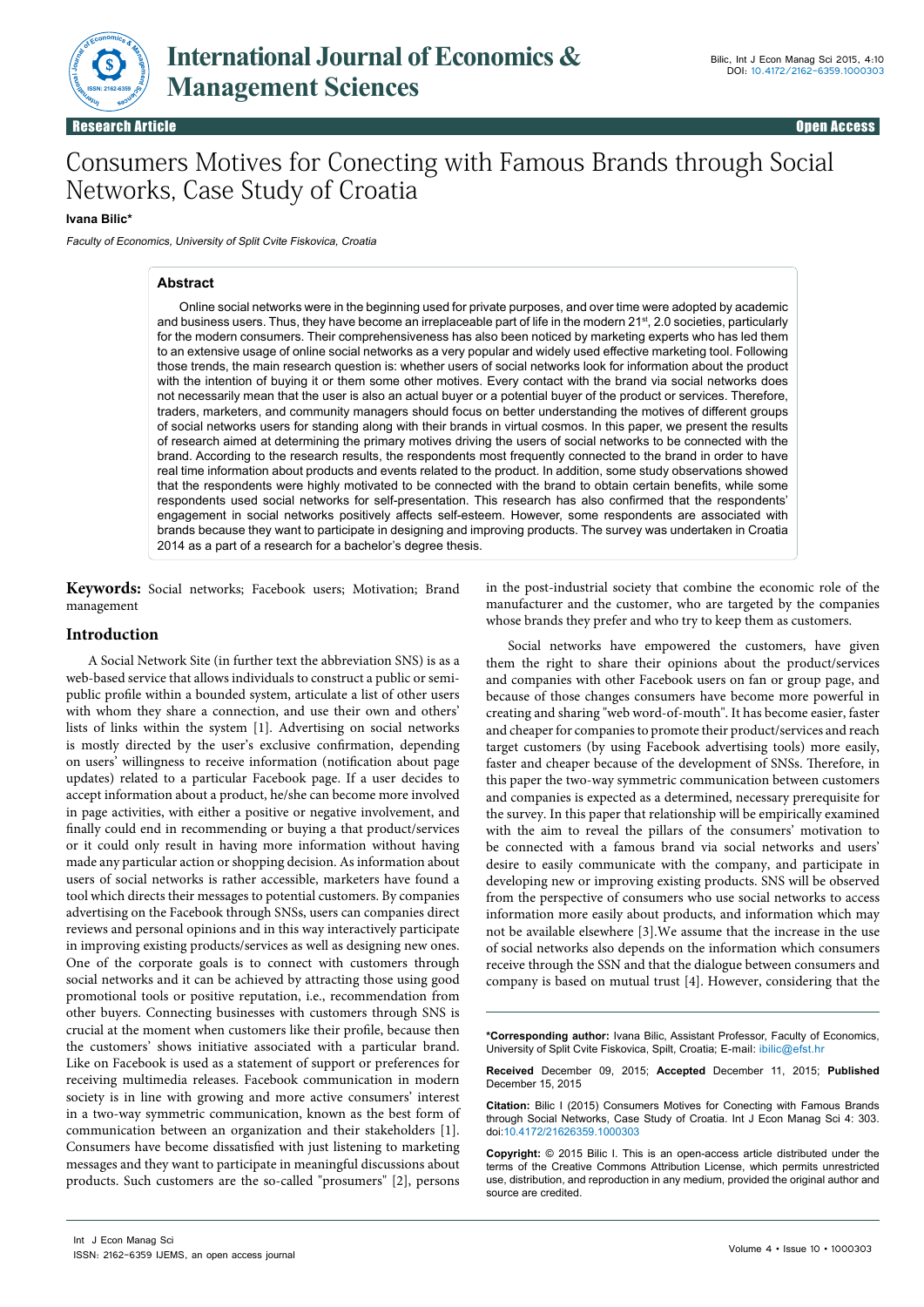vast amount of information is present on social networks, this paper will examine whether the information about products and events related to this product are timely and true, whether consumers put some efforts into Facebook engagement in communication with a company and whether they receive information related to the product from other sources (i.e., their Facebook friends). Moreover, consumer might be a member of a Facebook group or a fan of a Facebook page because he/she expects a benefit. One of the reasons [1] for visiting a product's page on social networks is to participate in competitions. Customers may be also be motivated to visit a page on a SSN by the opportunities to participate in creating the page and communicating directly with the company by posting comments, sending direct messages or expressing their positive or negative experience in communication with a particular brand. This empowers the consumer to control the product pages, more consumers are engaged in advertising when they want to be engaged, and under their own conditions, and thus they expect a feedback from the company (brand) in the form of a reward for the effort. However, in order to involve users of social networks in this type of advertising, the reward itself must be valuable to the consumer, whether it is recognition, information or stimulus.

Connecting with a product or company on social networks, provides the consumer with a variety of benefits, such as participation in competitions, privilege information about current special offers, new products/services or offering additional benefits because of the consumers' efforts to recommend this product to other users. Therefore, in this article we research whether various benefits encourage users to connect to a certain brand. Positive comments that are sent to the users of social networks positively affects their self-confidence. Previous research has delivered some interesting results such as those users who have low self-esteem will connect more with brands because that way there is the possibility of raising their self-esteem. The results obtained in this research showed that the information displayed in the user's profile boosts self-confidence, particularly when users care about the appearance of their profile. Those users, who do not care about the impressions that they leave with their profile, are those that are more likely to have problems with confidence. This paper will demonstrate empirically whether the relationship with the brand positively or negatively affects the confidence each time they connect to the brand, inform their friends on social networks and show that information on the personal profile. People who have a social network profile build their public image by publishing a Facebook status, sharing public information and so on [5]. The results of a previous research [6] leads us to the conclusion that the members of a SNS profile can convey the desired impression to their audience through the activities conducted on social networks, and can furthermore create fake impressions even to themselves, which can finally result in changing users' attitudes about themselves. The members of social networks can also decide when and to whom they will allow seeing their personal information, displayed on their profile. Editing profiles on social networks can also be motivated by personal self-presentation goals and the presentation of the user and his/her habits that may or may not be true as will be elaborated in the following paragraphs. According to the above presented theoretical background and previous researches we defined our research goal. The main goal of this study is to investigate the motives for consumers' engagement in corporate brands via SNSs, with deep appreciation of personal motives for that particular relationship.

# **Methods**

For the purpose of the empirical part of the paper, primary and secondary researches have been conducted. The theoretical part of the

work is based on the extensive desk research of related academic papers and books, accessed in the library of the University of Split, Faculty of Economics. Scientific and professional papers have been accessed from the database (ScientDirect, EBSCOhost, Emerald, etc.), and on the web site related to the dynamic social networks knowledge and habits of their users. While collecting secondary data and developing the theoretical background for this thesis, regular scientific methods have been used such as compilation, description, analysis and synthesis. With the aim to collect primary data, a questionnaire, designed for the purpose of this research was used. The survey was conducted between February 5, 2014 and March 31, 2014. The questionnaire was distributed via Facebook and direct mail with the primary aim of reaching Facebook users and also with the aim of reaching other Facebook users, i.e., those outside the researchers' primary social networks. Facebook was used in this research for two reasons: firstly the most visited social network in Croatia is Facebook, which in February 2013 reached 1.6 million users while the second most visited social network was Twitter, which had 51,839 users in February 2013 [7]. Secondly, Facebook was our choice because of the purpose of this study in which we investigated connection with the brands through Facebook Survey. In the first section of the questionnaire, the participants were asked about some general information about their engagement in SNSs. The participants were asked to answer questions about how familiar they were with various, most popular global SNSs, that are also very popular in Croatia such as Facebook, Twitter, LinkedIn, Google+ etc., about the ways they access the SNSs (through web or mobile), and about the average amount of time spent daily on social media. The second section of the questionnaire addressed Facebook activities in the terms of their community engagement with ten most famous brands in Croatia at the moment of survey, as presented on Facebook. The third section of the questionnaire aimed to collect data on participants' subjective answers regarding their personal perceptions of themselves. The fourth part of the questionnaire was aimed to find out participants motivation to be connected with some brands, and the last, i.e., the fifth section of the questionnaire aimed to gather some personal details about our participants such as: age, gender, educational status and employment status. Previous studies suggested that the most important motives for hosting a personal home page, as Facebook profile is impression management and self-presentation. Seven key elements of motivation were observed in this survey: entertainment, information, socialinteraction, self-presentation, previously researched [8], passing time, professional advancement [9], and searching for the new products. In this paper, each element of motivation was correlated with the supposed motives. The respondents were a total of 207 Croatian Facebook users who have an active Facebook profile (33% male and 67% female), who were asked to participate in an online survey on voluntary basis, and they were dominantly located in the greater Split (Croatia) area. The participants were intentionally recruited via social media and direct e-mails with the aim to cover the most active population on SNSs in Croatia. The majority of them have an economic background (57%). More than a half of our respondents, precisely 51.2% (out of 3.9% are entrepreneurs) are employed, 28.5% are students, 16.9 % unemployed and 1.4% are retired. Sample structure by age groups is as follows: there were 4.8% of respondents in the 18 and younger age group; 29% in the 18-24 age group; 38.6% in the 25-34 age group (making the largest group in the sample); 23.2% in the 35-44 age group, and 4.45 % in the 45 and over. Furthermore, most of the participants, i.e., 87%, have mobile internet access, what is in line with the global level of 80% [10]. This could be considered a proof that our respondents were a good choice for this type of survey. Previous researches have shown that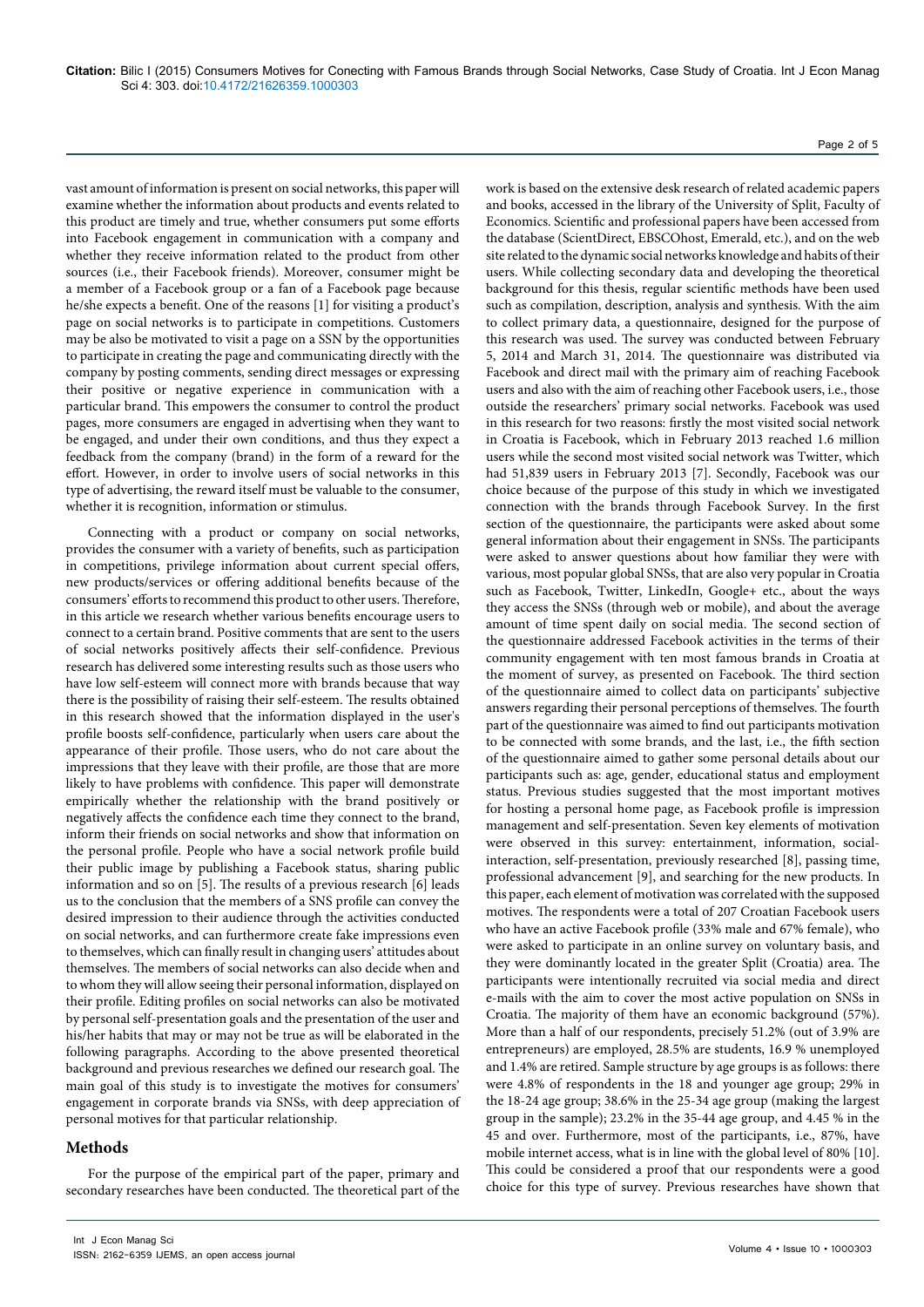the average time spent on Facebook is important [11] and the global average is 21 minutes. Therefore, our respondents were asked on the average daily time spent on Facebook and the results are as follows: less than 10 minutes - 8.7%; 10-30 minutes 21.3%; 31-60 minutes 14.5%; 1-2 hours 27.1%; 2-3 hours 16.4%; and finally more than 3 hours 12.1%. The first assumption is that the users connect to a particular brand in order to participate in improving existing products and developing new products (H1). Then, we have observed the respondents' interests in acquiring privilege information about the brand (H2) as a motive for engagement. Our third hypothesis was related to the benefits (H3) which can accompany that relationship. Furthermore, we have researched the correlation between motives and consumers self-presentation (image) on Facebook (H4). Our last hypothesis was aimed at researching the correlation between consumers' motives and their self-image (H5). Self-image was researched by using the well-known Rosenberg's Self-Esteem scale [12]. Each question was rated on a 5-point Likert scale ranging from 1- strongly disagree to 5- strongly agree. These items, with closed choice questions required our participants to express their attitudes about themselves, and in this way we could examine how the relationship with brands on social networks affects their self-esteem.

## **Results**

The purpose of this study was to research the users of social networks and the motives that encourage them to be connected with the most popular brands in Croatia, i.e., the top 10 brands (Njuškalo; dm-Drogerie Markt; Samsung; H&M; Nutella; Ferrero Rocher; Lidl; Red Bull; Kolektiva, and Ožujsko) as of in October 2013 [13]. The data showed in Table 1 can lead us to some interesting, but still fragile conclusions about consumers' motives to be connected with brands with the purpose of getting privilege information about the brand. A higher, but still weak correlation and a very significant (level of confidence 1%) our results showed there is a connection between products and consumers' motives such as: entertainment (r=0.265); information  $(r=0.180)$ ; social interaction  $(r=0.159)$ ; and passing time  $(r=0.210)$ . The correlation between self-presentation and opinion in creating new products showed there is a highly significant but still weak correlation (r=0.257). Consumer behavior on social networks, has pointed to the fact that consumers are increasingly important and that a new form of communication between companies and consumers is developing. Consumers have also become more dissatisfied having only passively listened/watched advertising and, they want to participate more. The respondents in the study have stated that they like to join groups or be connected with a brand because that way they have more control

| <b>Motive</b>                 | 1                 | $\mathbf{2}$      | 3         | 4         | 5         |
|-------------------------------|-------------------|-------------------|-----------|-----------|-----------|
| <b>Entertainment</b>          | $.164^{\circ}$    | $.155^{\circ}$    | $.265***$ | $.196**$  | $.141*$   |
| Information                   | .062              | .094              | $.180**$  | .038      | .111      |
| Social interaction            | .230"             | .204"             | .159**    | $.265***$ | $.160*$   |
| Self-presentation             | $.257$ "          | .157              | .111      | $.221**$  | .045      |
| Passing time                  | .130 <sup>°</sup> | .080              | $.210**$  | $.159*$   | $.225***$ |
| Professional<br>advancement   | .167              | .112              | $.155*$   | $.203**$  | .111      |
| Searching for<br>new products | .099              | .139 <sup>°</sup> | $.149*$   | .087      | $.144*$   |

\*\*Correlation is significant at the 0.01 level (1-tailed).

\*Correlation is significant at the 0.05 level (1-tailed).

**Note:** 1-Opinion in creating new products; 2-Opinion in improving of the existing products; 3-Connecting with products; 4-Feedback; 5-Recommending the products to friends.

**Table 1:** Correlation between motives and participation in the process of creating new products or improving the existing ones (H1).

| <b>Motive</b>                 | 1        | 2         | 3        | 4         | 5        | 6         |
|-------------------------------|----------|-----------|----------|-----------|----------|-----------|
| <b>Entertainment</b>          | $.230**$ | $.290**$  | $.326**$ | $.362**$  | .097     | $.250**$  |
| Information                   | $.276**$ | $.351***$ | $.303**$ | $.248**$  | .049     | $.246**$  |
| <b>Social interaction</b>     | $.239**$ | $.245***$ | $.334**$ | $.263**$  | .069     | $.254***$ |
| Self-presentation             | $172**$  | $.203**$  | $.303**$ | $.229**$  | .100     | $.270**$  |
| Passing time                  | $.218**$ | $.293**$  | $.240**$ | $.220**$  | .075     | $.249**$  |
| Professional<br>advancement   | $.122*$  | $.193**$  | $.228**$ | $.163*$   | $.124*$  | $.192**$  |
| Searching for<br>new products | $.308**$ | $.411**$  | $.358**$ | $.225***$ | $.178**$ | $.236**$  |

\*\*Correlation is significant at the 0.01 level (1-tailed).

\*Correlation is significant at the 0.05 level (1-tailed).

**Note:** 1-Acquiring information about the product/services; 2-Acquiring information about the events; 3-Acquiring new knowledge about the products/services; 4-Keeping posted about the product news; 5-Feeling disturbed because of large amount of information; 6-Exchanging knowledge with the community members (page or group).

**Table 2:** Correlation between motives and obtaining privilege information about the brand (H2).

when and what kind of information about the particular brand they will be provided with. According to the results showed in Table 2, it is obvious that the highest and statistically relevant correlation at the level of 1% is found between acquiring information about the events and searching for new products ( $r=0.411$ ). Other important relationships regarding the level of information and motives are: searching for new products and acquiring information about new products (r=0.308); acquiring new knowledge regarding products and searching for products (r=0.358). We can also confirm significantly and rather fragile that entertainment and keeping posted about the product news showed a statistically significant and interesting correlation of r=0.362. Given that both consumers and companies want to create and establish good communication, we researched, using the 10 most popular brands in Croatia, on the possibility for customers to comment either the company or the products both positively or negatively. All surveyed companies have shown very little the two-way symmetric communication, precisely only a few companies have allowed the twoway symmetric communication [14].

Of these 10 brands mostly only, DM (Drogerie Markt) allows commenting, although this percentage is low and negative comments on products are not allowed according to the opinion of 32.9% of respondents, while 34.3% of brands permits (from very little to very much). So in great proportion of 67.2% of observed brands, negative comments are not welcomed as a customers' feedback. Positive comment of products according to the survey are not allowed on 34.3% of observed brands, and 42.5% of permits (from very little to very much. The results shown in Table 3 aimed to explore the correlation between motives and benefits of being a fan of a Facebook brand page. Some of the results are quite interesting, such as the highest correlation between benefits of being informed of competition and social interactions (r=0.309); information about special offers and information as a motive  $(r=0.344)$ ; direct benefits and information  $(=0.298)$  and finally recommending the special offers to friends and social interaction (r=0.372). The fourth observed hypothesis was addressed to reveal the correlation between motives and consumers self-confidence. Results presented in Table 4 show very week, even negative connections, and most of them are statistically significant. When we explored the correlation between self-image and respondents motives to be a part of brands Facebook community, we have found three interesting relations regarding the observed self-image statements as in Table 5. Our respondents who care about information presented on SNSs showed

#### Page 3 of 5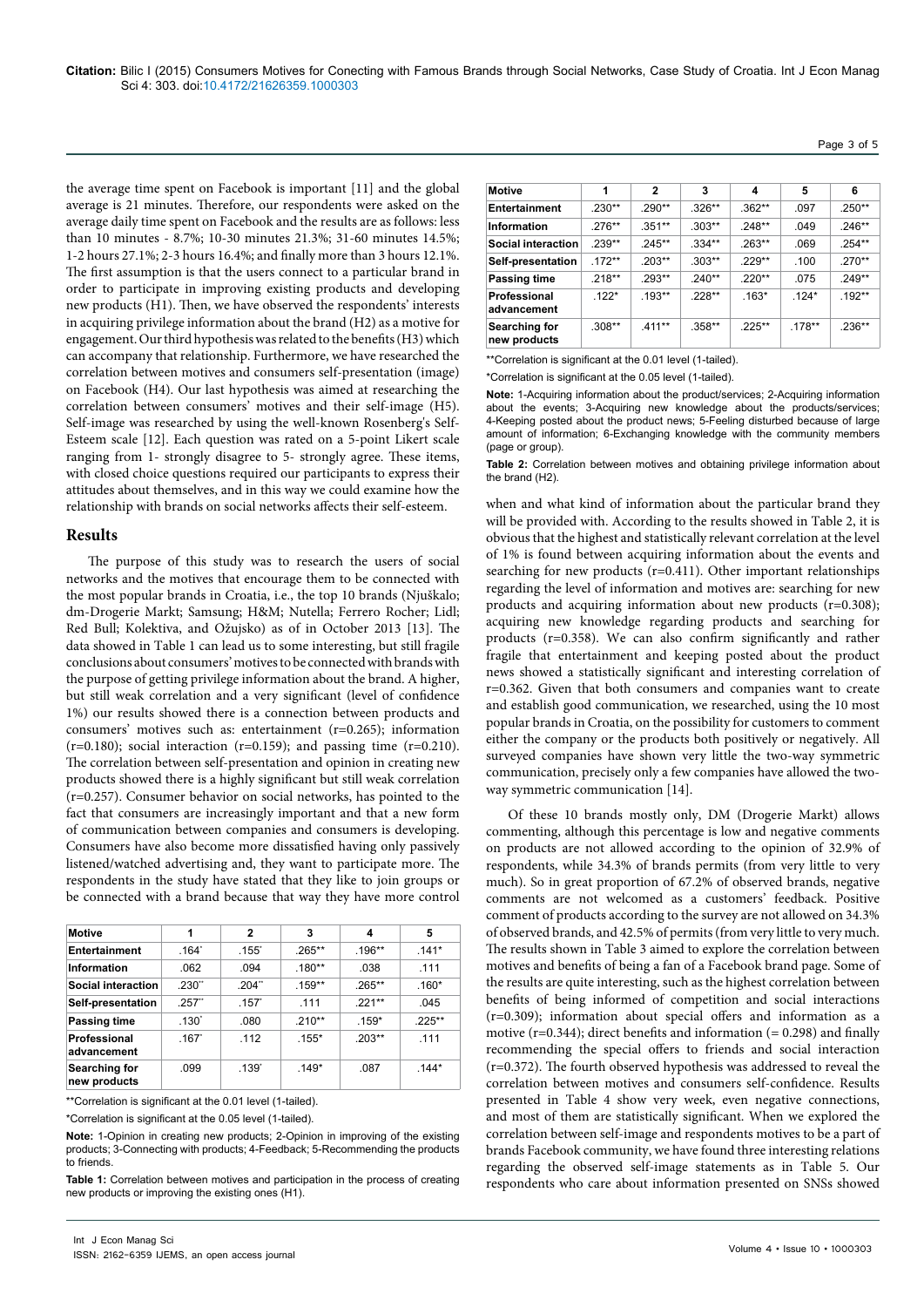| <b>Motive</b>                 | 1         | $\mathbf{2}$ | 3        | 4         |
|-------------------------------|-----------|--------------|----------|-----------|
| <b>Entertainment</b>          | .189**    | .119         | $.204**$ | $.187**$  |
| Information                   | $.141*$   | $.344**$     | .298**   | $.254***$ |
| Social interaction            | $.309**$  | $.246**$     | .286**   | $.372**$  |
| Self-presentation             | $.238**$  | .110         | $.223**$ | $.337**$  |
| Passing time                  | $.256***$ | $.213**$     | $.296**$ | .278**    |
| Professional<br>advancement   | $222**$   | .108         | $.233**$ | $.249**$  |
| Searching for<br>new products | $.257**$  | $.370**$     | $.344**$ | $.333**$  |

\*\*Correlation is significant at the 0.01 level (1-tailed).

\*Correlation is significant at the 0.05 level (1-tailed).

**Note:** 1-Competition; 2-Information about special offers; 3-Direct benefits; 4-Recommending special offers to friends.

**Table 3:** Correlation between motives and benefits (H3).

| <b>Motive</b>                 | 1        | $\mathbf{2}$ | 3       | 4        | 5       |
|-------------------------------|----------|--------------|---------|----------|---------|
| <b>Entertainment</b>          | $.134*$  | .063         | $-.010$ | .118     | .021    |
| <b>Information</b>            | $.194**$ | $.151*$      | $-.117$ | $.134*$  | $-.001$ |
| <b>Social interaction</b>     | $.157*$  | $.161*$      | $-.015$ | .111     | $-.004$ |
| Self-presentation             | .082     | .080         | .052    | $.156*$  | .109    |
| Passing time                  | .060     | $.177***$    | $-.011$ | $.178**$ | .084    |
| Professional<br>advancement   | .053     | .055         | $-.018$ | $.156*$  | .115    |
| Searching for<br>new products | $.141*$  | $.142*$      | $-123*$ | $277**$  | $-.057$ |

\*\*Correlation is significant at the 0.01 level (1-tailed).

\*Correlation is significant at the 0.05 level (1-tailed).

**Note:** 1-I believe that I am equal as other people on SNSs; 2-I believe that I have many good characteristics; 3-Generally, I do not think that I am a worthy person; 4-I am capable to do on SNSs everything what others do; 5-I do not think that I possess something to be proud of.

**Table 4:** Correlation between motives and consumers self-confidence (H4).

| <b>Motive</b>                 | 1         | $\mathbf{2}$ | 3         |
|-------------------------------|-----------|--------------|-----------|
| <b>Entertainment</b>          | $.165*$   | $.221**$     | $.201***$ |
| <b>Information</b>            | $.196**$  | $.209**$     | $.138*$   |
| Social interaction            | $.178**$  | $.274***$    | $.242**$  |
| Self-presentation             | $.212**$  | $.325***$    | $.317**$  |
| Passing time                  | $.213**$  | $.364**$     | .264**    |
| Professional<br>advancement   | $.243**$  | $.302***$    | $.281**$  |
| Searching for<br>new products | $.276***$ | $.237**$     | $.223**$  |

\*\*Correlation is significant at the 0.01 level (1-tailed).

\*Correlation is significant at the 0.05 level (1-tailed).

**Note:** 1-Caring about information presented on SNSs; 2-Caring about others'/ friends' opinion on liking /connecting to brands/products; 3-Caring about the fact that their friends see what they like, comment on, etc.

**Table 5:** Correlation between motives and consumers self-image (H5).

the highest correlation with searching for new products as a motive for being engaged (r=0.276); the second statement, i.e., caring about others/friends' opinion on liking/connecting to brands/products and FB being a nice as a motive showed the highest correlation (r=0.364) [15,16]. The last observed self-image indicator, i.e., caring about the fact that their friends see what they like, comment on, showed the highest correlation with self-presentation as a motive (r=0.317).

#### **Conclusion**

The development of social networks and the growing number

of users have a strong impact on companies' communication in the attempt to improve the communication between companies and consumers, and thus the communication within SNS users. Social networks allowed any user to be equal for each company and enabled each user the access to the information he/she wants to have in a short period of time, with the respect of working hours of SNSs which are 24/7/365. The aim of this paper is to explore the motives that lead the users to be connected with particular brands, what connections represent to them and how the brand affects them. A large number of users of social networks and those who are associated with certain brands do that because of some, previously surveyed motives such as: entertainment, information, social-interaction, self-presentation, passing time, professional advancement, and searching for new products. On the other hand, companies searched for customers and followed them to the SNSs, which enabled them to make closer connections, but even made companies' brands them more vulnerable. When social networks were first started, companies avoid being present on SNSs, as they did not understand the potential of SNSs, and, moreover, they did not accept the development of informationcommunication technologies. However, that is also the history of many successful companies. In those days, most of them had community managers who cooperated tightly with all the companies' departments, and the top management with the purpose of better presenting on SNSs. The second motives of the companies were economical in its nature, as advertising on social networks was and is still much cheaper than any other type of advertising, and in addition to lower costs, there are some other benefits of SNSs, particularly of Facebook advertising such as targeting interested audience which is also very appreciated by community and brand managers. Our survey results should be the starting point for everybody interested in promoting a brand or company on Facebook, and will at least help them to understand their market and motives for joining brands'/companies' communities. In the research, we also noticed that people who want to express themselves and who enjoy social interaction are also users who wish to participate in the designing and improving products, will recommend the product to their friends, and in their free time will take advantage of the possibility to send feedback to the companies. In this way, users feel that their opinions are important and that they are not just passive observers. Moreover, they have the power to express their opinions publicly. When consumers express their opinion on SNSs, companies need to react quickly, meaning they should have that they have 24/7 community management service, taking into consideration any comments, whether they express satisfaction or dissatisfaction with the brand.

### **Limitations and Directions**

Limitation of this study is the fact that the survey was conducted only in Croatia, and was directed to monitor user activity only on currently the most popular social network, i.e., Facebook. In further research it would be useful to conduct a similar research in other countries. The results of a comparative research across industries and countries would be interesting for practitioners and the academic in the field of marketing and community management. It is also recommended to repeat this study in the future because this study represents only the first effect of the two-way communication with users in virtual networks.

Nevertheless, given the limited nature of the research in this particular field, these results should not be viewed as conclusive, but as providing valuable insights in understanding the real motives of consumers' relationship with popular brands. It would be fruitful to

#### Page 4 of 5